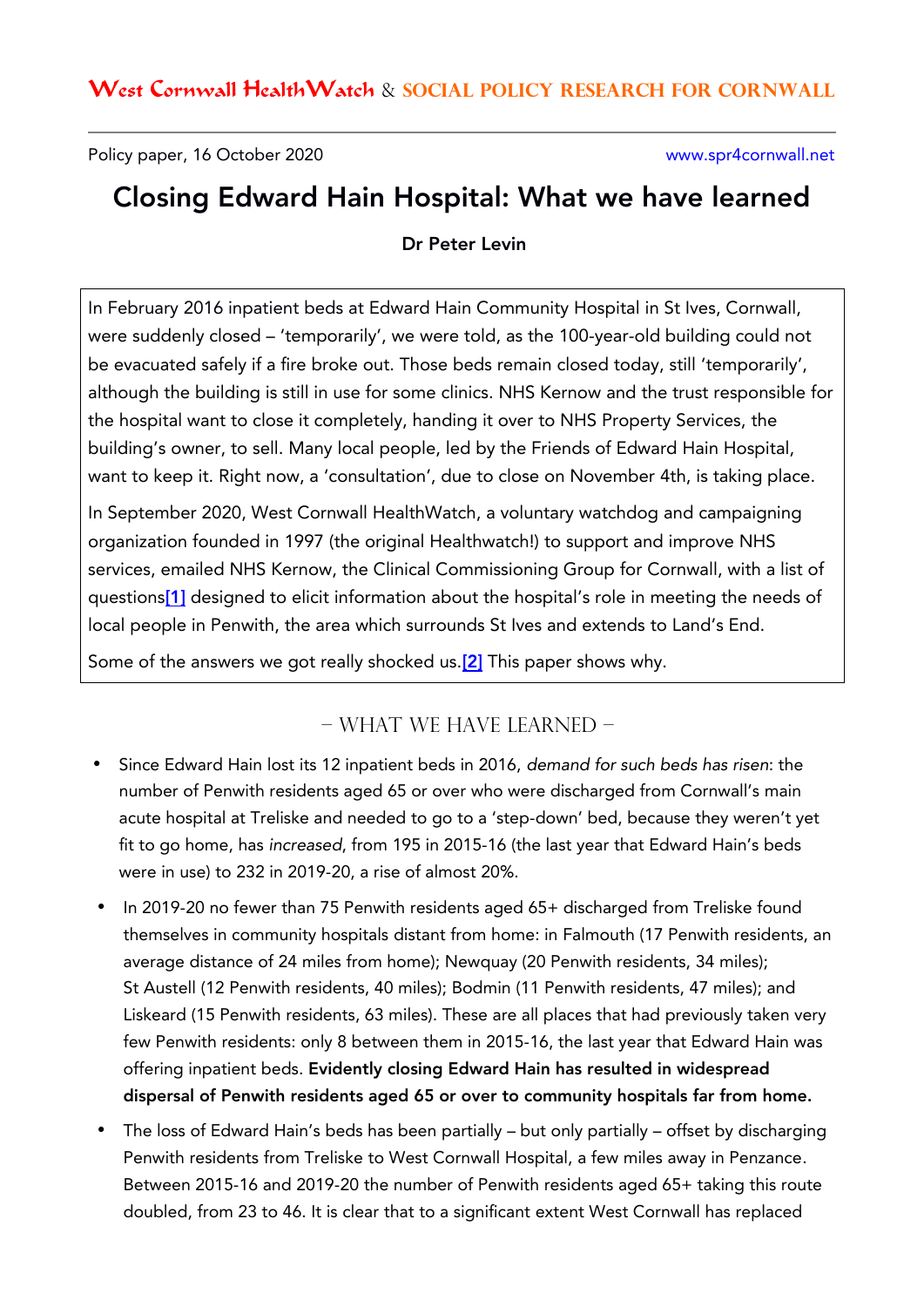Edward Hain as a community hospital serving Penwith. Who knew? Even the Care Quality Commission seems unaware of this: following an inspection in 2018 it described West Cornwall as providing no more than 'medical inpatient, day surgery, urgent care and outpatient services'.<sup>[\[3\]](https://www.cqc.org.uk/location/REF01/reports)</sup> Its role as a de facto community hospital was completely overlooked.

 The figures provided for us also allow us to check a calculation presented in the recently published Edward Hain Community Hospital engagement report. This says:

We have looked at data to understand if Penwith residents need to travel further to access a hospital bed. Recent data shows that in the recent 12 months compared with the 12 months when the Edward Hain Community Hospital beds were open, Penwith residents were admitted to hospitals on average 5.36 miles further away than residents outside Penwith who were discharged from [Treliske].<sup>[\[4\]](https://spr4cornwall.net/wp-content/uploads/Edward-Hain-Community-Hospital-engagement-report-email-version.pdf)</sup>

This figure is meaningless, because the calculation behind it is invalid. The widely scattered distance figures can't be averaged, because they are all one-offs – outliers – not points on a curve. You can't average the 63 miles one Penwith resident has travelled to reach Liskeard with the 3.3 miles another has travelled to West Cornwall Hospital in Penzance. The average – 33.15 miles – means nothing.

What we can say for sure about 2019-20 is that 75 Penwith residents aged 65+ were transferred to a hospital 24, 34, 40, 47 or 63 miles from their home. They were parted from their local community at an extremely vulnerable point in their lives.

 We asked NHS Kernow whether West Cornwall has in effect been used as a 'step-down' hospital for patients discharged from Treliske. In reply, we were told:

West Cornwall has long provided step-down care from RCH Treliske and this pre-dates the closure of Edward Hain. West Cornwall has an advanced level of service provision [compared with] community hospitals and can respond to a greater acuity of clinical need.

 The cat is out of the bag. Penwith does have a hospital performing community hospital functions, but:

1. It is West Cornwall Hospital, which happens to be situated in Penzance, not St Ives.

2. **I**t has more advanced services than 'normal' community hospitals and is developing as a centre of excellence for healthcare in the West of Cornwall.

3. It happens to be run by the Royal Cornwall Hospitals Trust, not by the Cornwall Partnership Foundation Trust, which runs all the 'normal' community hospitals in Cornwall.

4. At present it doesn't have enough step-down beds to meet the needs of Penwith's 65+ population.

 Which leads to a question: Why on earth is NHS Kernow discussing Edward Hain as if it were a free-standing entity all on its own?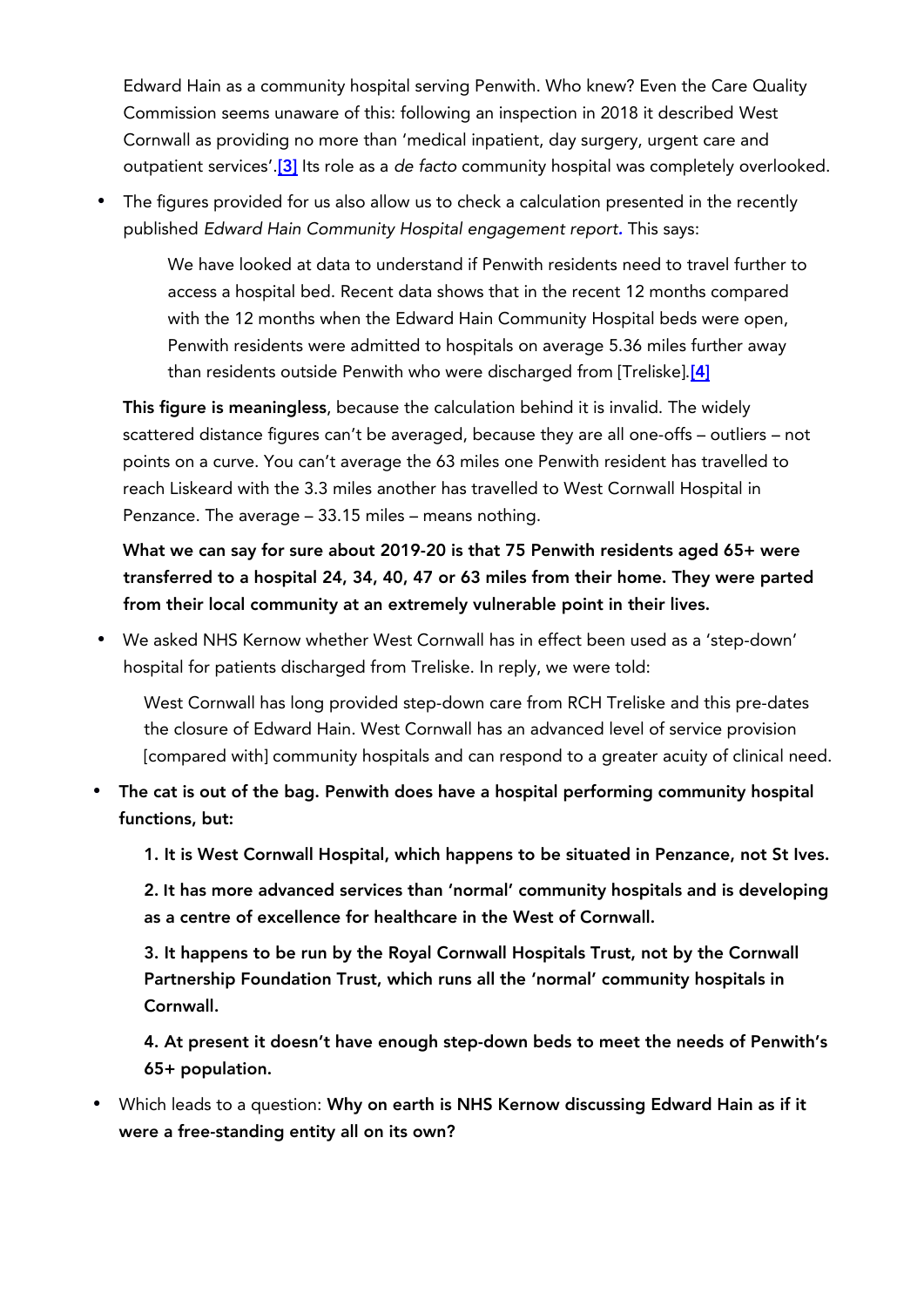By the way, it seems to us highly likely that the people who set up Edward Hain Hospital in the first place would have wanted it to keep as up to date as possible, and would have been the first to recognise that a building that met needs very well 100 years ago might not do so today.

\* \* \*

## NHS Kernow has a lot to answer for.

1. For more than four years, it has antagonized local residents by insisting that inpatient beds at Edward Hain Hospital were closed 'temporarily' when it was obvious to everyone that there was no intention to reopen them.

2. It has persisted against all reason in treating the future of Edward Hain Hospital as a selfcontained issue, isolated from what was happening elsewhere in Penwith.

3. It has utterly failed to recognise the significance of the name 'Edward Hain' to the local community. He was a son of St Ives who lost his life in the Great War. Strange though it may seem to the powers that be that run the NHS, commemorations like this are hugely important to local communities.

## It all adds up to a public relations disaster.

• So what is the way forward? We have several suggestions.

NHS Kernow and other elements of the 'Integrated Care System' for Cornwall currently on the drawing board should:

1. Keep the public fully informed about the many developments taking place right now in all hospital and community medical services in Penwith and the West of Cornwall. We know from the response to our questions that it can do this if pushed. The answers reveal that our GPs and other health care professionals are working hard and innovatively to treat people at home rather than hospital, and to make hospital stays as brief as possible, but we also know that during the Covid-19 pandemic acute hospitals are being urged to discharge patients immediately their medical condition allows, [\[5\]](https://assets.publishing.service.gov.uk/government/uploads/system/uploads/attachment_data/file/912199/Hospital_Discharge_Policy_1.pdf)[6] which will often mean discharging them to community hospitals. So the demand for inpatient beds can fluctuate: the situation is very, very fluid.

2. Because the need for inpatient step-down beds across Cornwall can't be assessed reliably until some stability is reached – i.e. Covid-19 has been brought under control – desist from shutting off options for future development by closing and selling off Edward Hain and land on the West Cornwall site that is not currently in use.

3. When decisions are taken, take them on the basis of evidence: facts and figures and logical reasoning, not jottings on Post-It Notes and a wholly inappropriate scoring system, as is currently being done for Edward Hain.[\[7\]](https://spr4cornwall.net/wp-content/uploads/Submission-to-KCCG-for-Governing-Body-meeting-6.10.2020.pdf)

4. Refrain from antagonizing local people further by enjoining them to 'Have your say' and saying 'No decision without you' in the very same publication (the so-called 'engagement report') that says 'The work to consider the role of Edward Hain hospital has concluded [and it] has told us the hospital is no longer able to provide health and care' (sic).